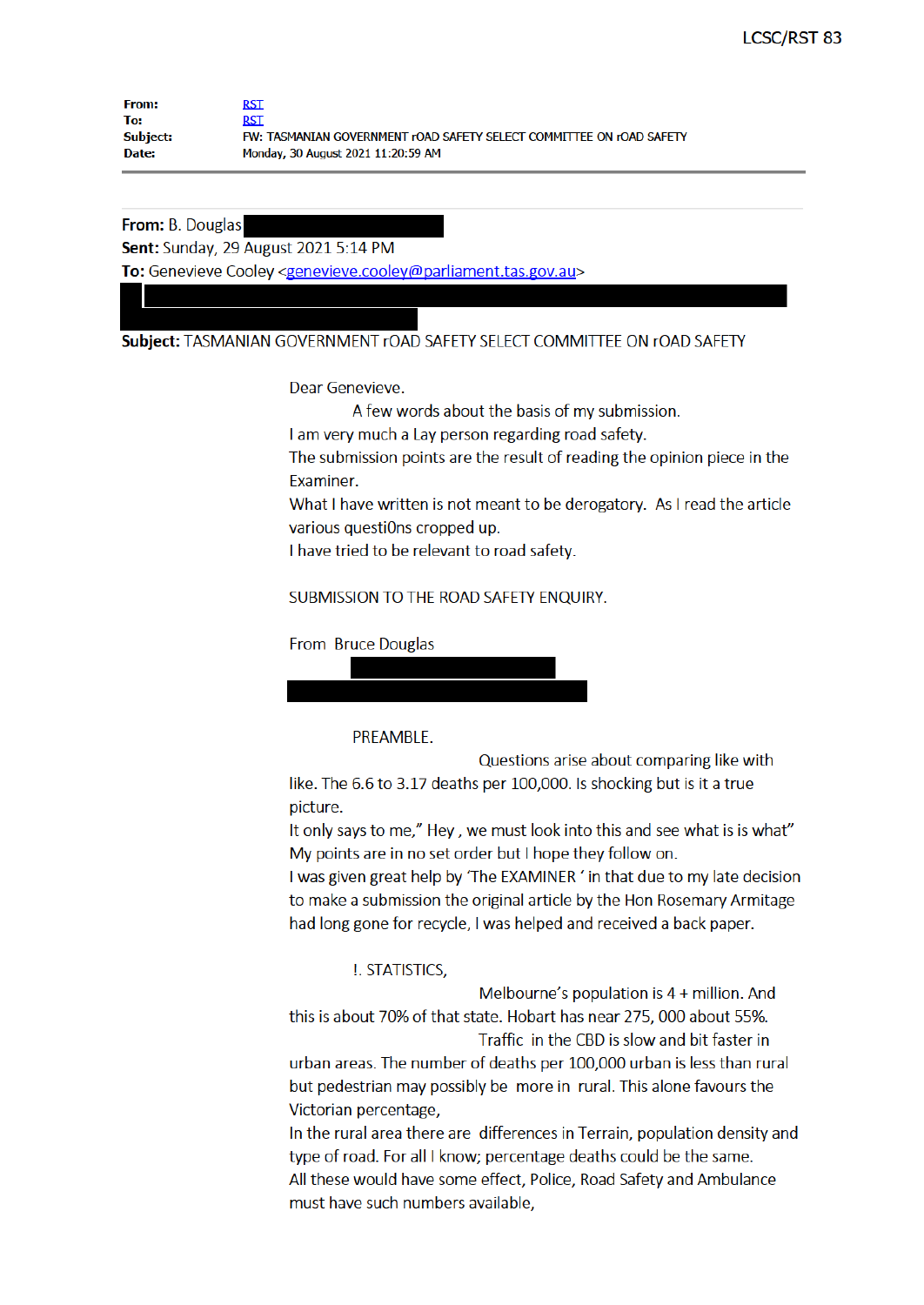What I'm saying is that we all take more interest in something that is around us. This applies to me when I see a media article comparing the three regions in this state; numbers or percentages. The latter can cover a lot of things .( the percent wage rises.) Numbers are better than percentages. We all work with numbers every day. Percentages can be used to gloss over differences or hide inequalities.

In this submission I have not considered either of the other possibilities, which are that the percentage quoted is real or that the percentage understates the true situation in Tasmania.

 SUGGESTION. Road Safety. E.G..Intrastate and interstate comparisons. More relevance to areas (TAS rural/VIC rural) and so forth. '

## 2. PEDESTRIANS .

DUSK and EVENING PEAK HOURS.

 Here when driving we can see out easier than a pedestrian can pick up a moving car. As dusk slowly gets deeper the driver's eyes dilate more to allow more light onto the retina. The cab is also in dimmer light than outside thus aiding the night light ability effect.

The pedestrian is different, he begins in reasonable light and as time goes by he also dilates; however as more and more cars light up. His eyes have to cope with accommodating to bright lights one second and darkness another. In effect it is difficult to see both movement and also darker or unlit vehicles

It is not surprising that this time of the day is dangerous for pedestrians. I felt when driving or walking around dusk time, that utes and halfcabs are a bit more likely to be driving with only parking lights lit. I think this is a job related factor. The trades tend to finish their day about 4.00pm. Many would have errands to do and as their eyes accommodate the car lights get forgotten until later.

#### What to do about it.

Children are great at taking in knowledge, ideas and odd things. They then tell their parents or ask or tell them about something . If during the hours of 4.30pm to6.15 pm every now and then a TV add or message comes up while the children's programs are on; such adds; like the electricity ones, might be very effective in messaging driver light up time. Pedestrians will then have less variation between light variations.

POSSIBLE ADVANTAGES OF THIS ARE THE DOUBLE MESSAGE. There is a new generation growing up. Many will retain the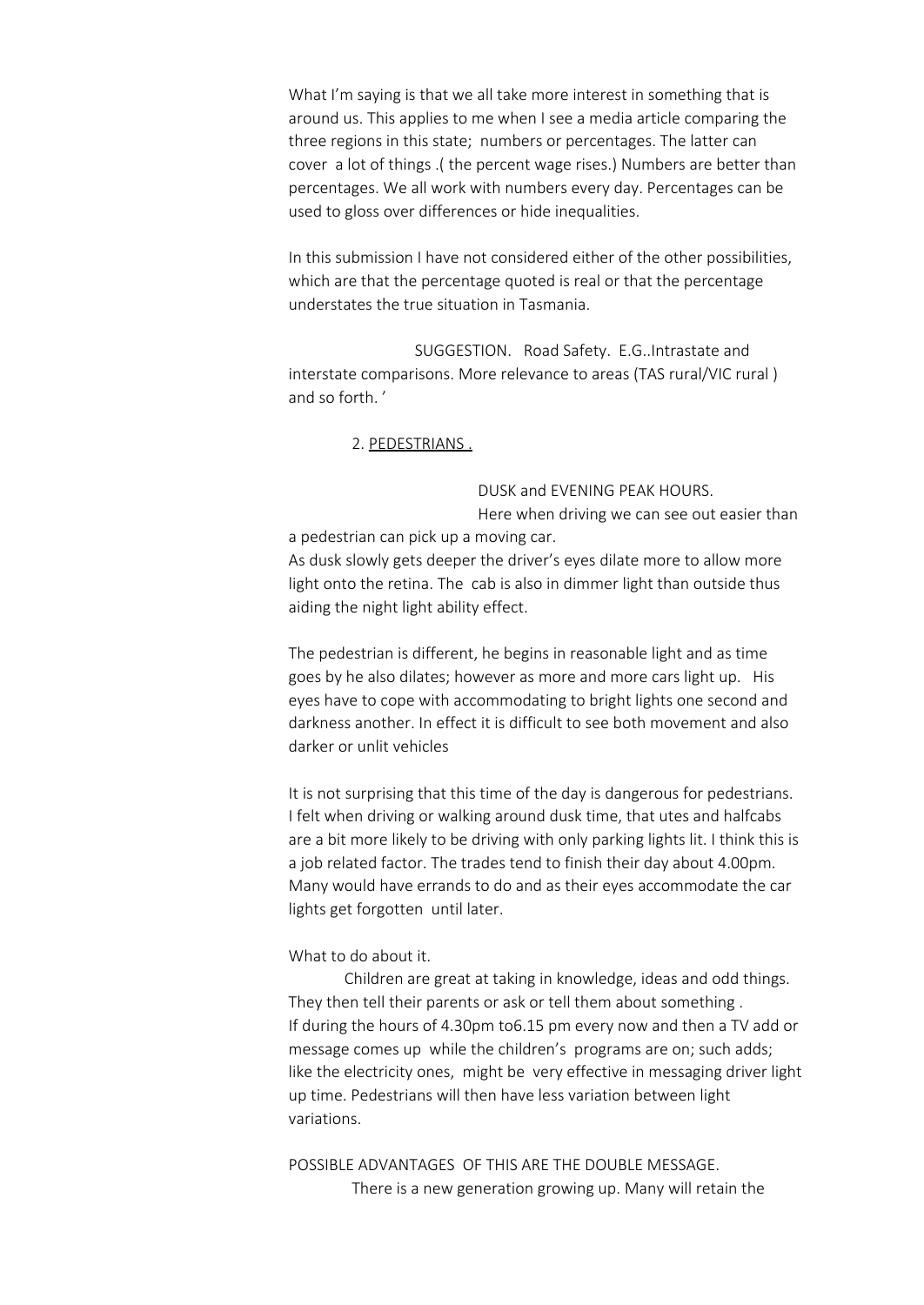information and use it while driving at dusk and night. Some present drivers will also think about it. It is possible that the risk of a civilian being injured is lessened.

## 3. CYCLISTS

At dusk and night It is difficult for drivers and pedestrians to see the small headlight of cyclists and car drivers have the same trouble with the small rear red reflectors.

Perhaps the first thing would be to phase out the sale of small rear reflectors and improve the quality of the front lights.

Drivers now are allowed to cross a white line if safe to do so. Perhaps a cyclist should re required to wholly stay inside a white line.

#### 4. RANDOM POLICE ROAD BLOCKS.

Common reasons for an unsafe road vehicle sticker are, bald tyres, brakes or steering defects.

These cars are more likely to be owned by lower income people. Those who are recently employed, either older or teen. The lower paid .less savings.

Bald are easily checked by the RBT police officer.

These drivers probably find it near impossible to immediately pay for a set of tyres.

IT WOULD BE BETTER for the State for the police for the law courts, for road safety and medical services and their chances of remaining employed if the initial fines etc were to change from one of punish to one of help.

The owner or driver is given the notice and a provisional on spot fine is recorded.

That provisional fine can be used to go to part pay for new tyres for a period of ten business days. ( The reason for this time is that he will probably need to talk to both his employer and the tyre place.) With modern electronics the police officer would need to direct him to go to one of two tyre places either near his employment or home if unemployed. ( the reason for this is that the police retain control of the process as well as helping.) Many tyre places offer other tests,

Once the tyres are done the tyre people notify the department by the app given at the time.

The five to ten minutes on the spot help will well pay all parties mentioned. Not least; improved relationships.

All this sounds complicated, but could work very efficiently like the QR system. Give it a real trial.

from the drivers it lessens the risks of more fines more debts more loss of points more unemployment. Let's give it a go. are

#### 5. DISTRACTIONS AND FATIGUE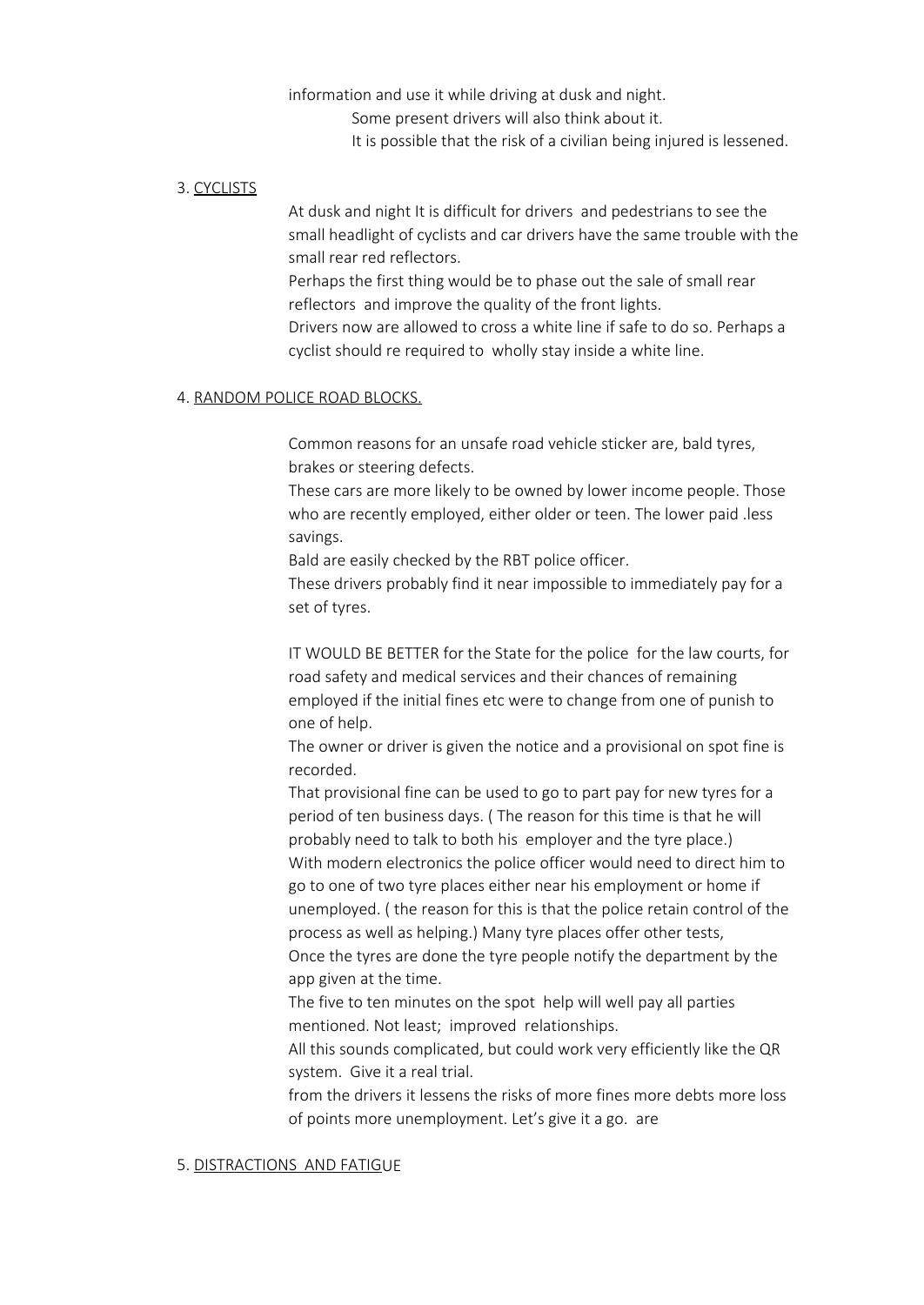Either could be dealt with separately but are so often inter related. There are so many reasons for distractions and humans are very used to reacting to them. This must save many accidents from occurring. Fatigue then must play an important part in the likely hood of an accident happening.

Sleep interrupted, deprived or change happens in roster or emergency jobs such as medical of all types, ( wards to accidents. Police , long distance truckies many early worker jobs.

Fortunately most get home safely, some get called back after little sleep and the effect is compounded.

There would be no statistics to be had on this problem.

It is reasonable that long distance driving is a factor with the use of stimulants an added high risk.

While RBT 's and other patrols are very active they can't be everywhere, The major possibility is to have a change in some transport delivery company rostering systems.

Perhaps their drivers could do a road section one way and back that section as a return. Then they can live in that country town and pick up another semi on the return, or have better time off at home, also partners are good observers.

# 6.SPEED.

The article reported 1542 Drink drivers, 1638 not wearing seat belts, 2070 using a phone, 2657 on drug offences and 36719 for speeding. Drugs and drink combined give 4199 offences. Even if some of these had both charges the number driving is not good.

Speeding fines reported were 36719. There I no mention of how many drivers are in the 1-5kpm 6-10 or 11-20kpm groups. That 36719 number is way out of kilter with the other numbers.

This number is not really astonishing to drivers considering modern technology in detecting equipment and the massive improvement in car safety features particularly in hazard detection.

The modern car effortlessly cruises at 100- 115 kph . it is very easy to miss the warning ping if there is other noise, perhaps all vehicle should also have some strong visual indication. Flashing red dash light, the notification s system.

The high number suggests that motorists think they have been got unreasonably.

Whatever it is this number needs more explaining to the driving public.

# 7. DRUGS. DRUGS. DRUGS AND ALCOHOL.

This category would be the most serious road death or driving problem there is. All front line people and all medical people know this only too well as do many people who just want to go out on a Saturday.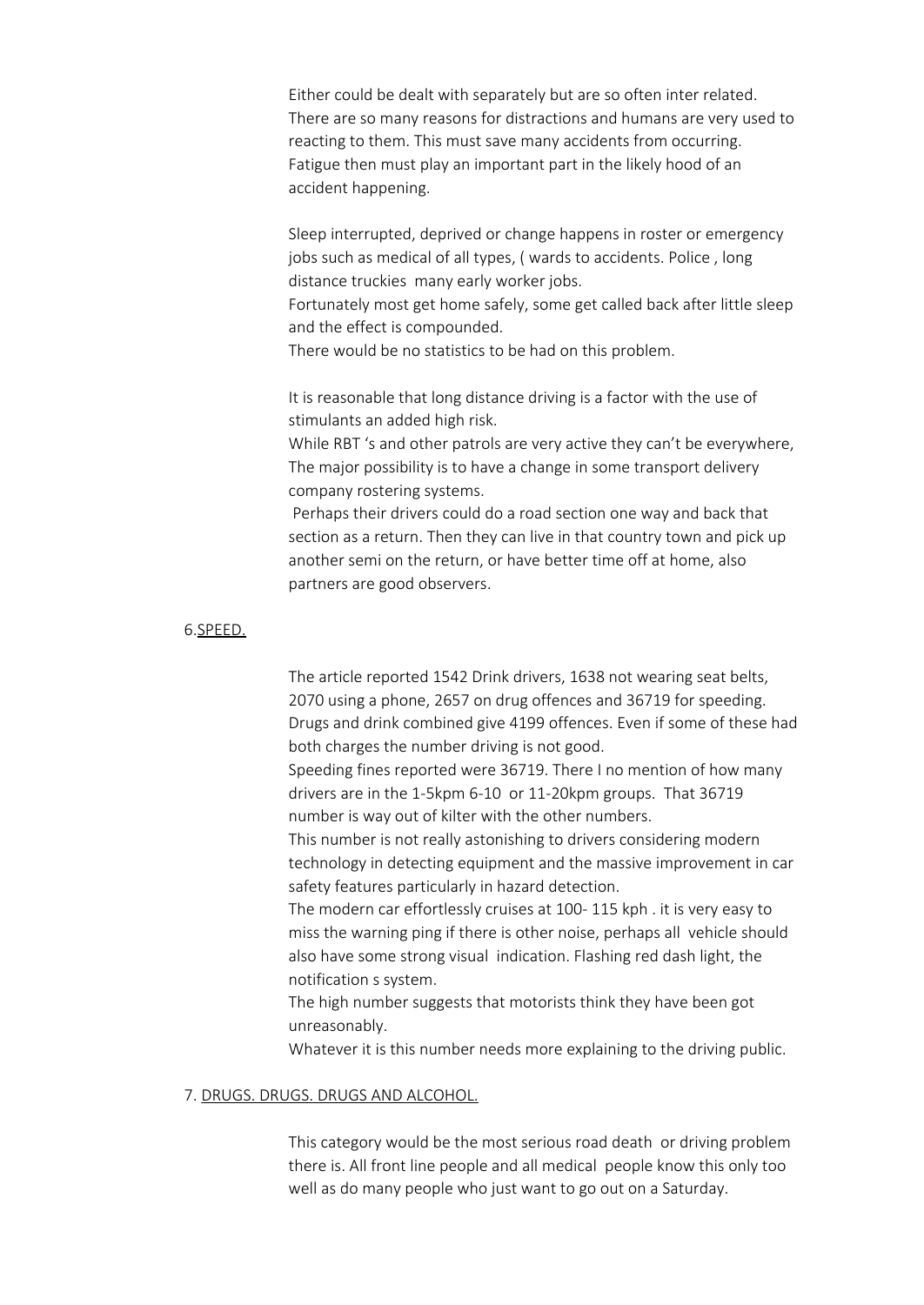The enquiry Members know about and would have done extensive homework on this. The submission will suggest some old or new possibilities'

- a. This can be introduced next year into schools or driver education or public interest programs.
- b. There is a real need for people to have a basic understanding about the way drugs like the amphetamines and other psychedelics affect the brain. a simplistic diagram showing the four centers which may be likened to bus transit centers receive signals from various parts of the brain. The other part of the diagram shows what are considered to be the main functions of different parts of the brain. From that diagram much can be done to exp[ain why some parts are over stimulated and some are inhibited. This bit of knowledge would go far in the battle against misinformation.
- c. Coroner and Media reports should include the name of the type of drug and/or the blood alcohol level.
- d. It is not good nor not helping just to give a custodial sentence. Sellers and traders yes but users very problematical. However governments really need to look at the science of this.

#### 8.MOTORCYCLES. (A RESEACH PROJECT ).

News pictures regularly show Moto racers sliding and coming off their racing bikes. Also the news will show a bike lying on its side while the item is being reported.

This latter item suggests that the normal motor cycle accident and possible death is often due to misjudging a corner. (not unusual with all of us)

Bikes of all types will fall over if the angle between the front and back wheel at the fork becomes too acute for stability.

With motorcycles this will vary widely depending on road conditions. Such as dry icy frosty or wet. Hard or loose surfaces.

The problem is to give riders how much lean is safe under various conditions.

The starting point is to get an indication of the angle of the lean under dry hard surface roads.

To do this it is a must to allocate funds to the university to do some theory. That will require a physicist, mathematician. a motor engineer grad with an interest in normal bikes. Computer expert and statistician and some others, that gives a think tank and an action plan.

Furthermore it will need to have a number of riders across the state who regularly go riding at weekends. They would have cams on their bikes to film riders ahead of them so getting an idea of what are normal cornering angles at speeds. This initial effort could give information in the coming spring and summer months.

There is another phase to the research. With normal rear tyres what is the back tyre distortion during the slip. In other words do we need to